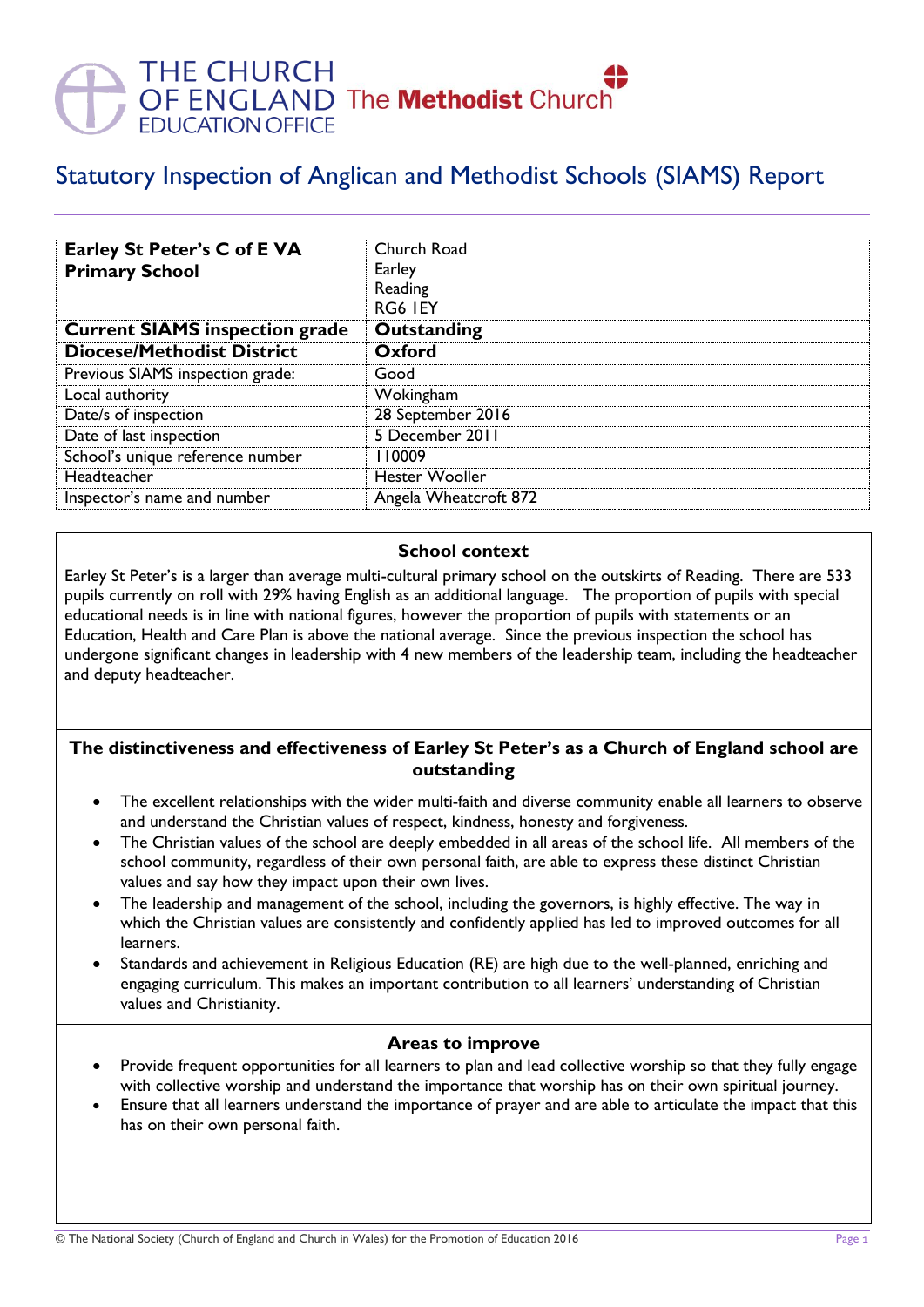### **The school, through its distinctive Christian character, is outstanding at meeting the needs of all learners**

At the heart of the school are the four Christian values of respect, kindness, honesty and forgiveness. These values contribute substantially to every aspect of the life in this multi-cultural school. As a result, all stakeholders can clearly articulate how the values relate to the Bible and the teachings of Jesus. The strong and inspirational leadership of the senior leaders and governors is clearly shaped by the Christian ethos of servant leadership and this ensures that relationships between all members of the community are exemplary. These relationships are highly inclusive and this means that parents recognise the substantial improvements that have recently been made. One parent said 'this school now makes me feel safe.' The Christian values are modelled by all staff and this ensures that the behaviour of learners is of the highest standard. The engaging, reflective and practical curriculum means that children are excited about learning and this has a significant impact on the spiritual, moral, social and cultural (SMSC) development of all learners. One child said 'the best bit about my school is that learning is fun.' Learners have access to a wide variety of extracurricular clubs including backgammon, Zumba and choir. One girl said 'I come to choir as I like singing and my dream is to be a singer'. Learners speak with pride about their dream folders and how each year they look back on what they had written the previous year and then add to it. One child said 'we talk about how we are going to get there, the challenges we face and what we are going to do if we get knocked back.' The highly inclusive and compassionate ethos enables all learners to confidently express their views on their own faith and their own spirituality. Religious education makes a significant contribution to the distinctive character of the school. Older learners talk openly about their own personal faith and the impact this has on their lives. Mutual respect is seen amongst the learners and this has led to significant improvements in academic attainment, behaviour and attendance. Learners make good progress across the school in English and maths. Learners who have special educational needs and disadvantaged learners, achieve highly. The school has made significant progress since the last inspection. Strong links have been made with Anna, a missionary, working in Peru. The learners talk enthusiastically about the work that Anna does and as a result they have a much greater understanding of Christianity as a worldwide faith.

#### **The impact of collective worship on the school community is good**

Collective worship is distinctly Christian, is inclusive and affirming and as a result holds a place of central importance in the school. Worship is planned in collaboration with the clergy team and a clear pattern for worship, where the Christian values are integral, has been established. A wide range of people lead worship and the nine key elements of worship are agreed and understood by all. This means that worship always follows a regular pattern, includes biblical material and links to the school's four Christian values. Learners have an understanding of different Christian traditions in worship. One of the nine elements, understood by all learners, is the lighting of the candle to represent Jesus being the light of the world. The senior leadership team ensures that all staff members are well equipped for leading worship and provide appropriate training and support. The learners effectively monitor collective worship, against the nine key elements, and their feedback leads to improvements being made. The senior leadership team and collective worship co-ordinator, supported by the governors, have a clear direction and vision for improvements in collective worship. They have rightly identified that they need to provide more opportunities for learners to plan and deliver worship. However, this is not yet embedded, hence not all learners are fully engaged in acts of worship and can be easily distracted. This is why collective worship is not yet outstanding. Parents speak positively about collective worship. They willingly participate and see the benefits that this has on all learners regardless of whether they are from the Christian faith, a different faith or of no faith. Prayer is an integral part of the life of the school. There are prayer trees around the school and learners willingly participate in praying during worship. During the inspection learners wrote sorry prayers in trays of sand. These were then wiped away to demonstrate God's forgiveness. However, learners are not yet able to articulate the value of personal prayer in their own lives and the impact this has. Learners have an understanding of the place that Jesus holds in collective worship and an understanding of why worship is important. One child said 'yesterday we focussed on kindness and I had to think how I could put that into my actions.' They have an age appropriate understanding of the Holy Trinity and are able to express this by their joyful singing of 'Father we Adore You.'